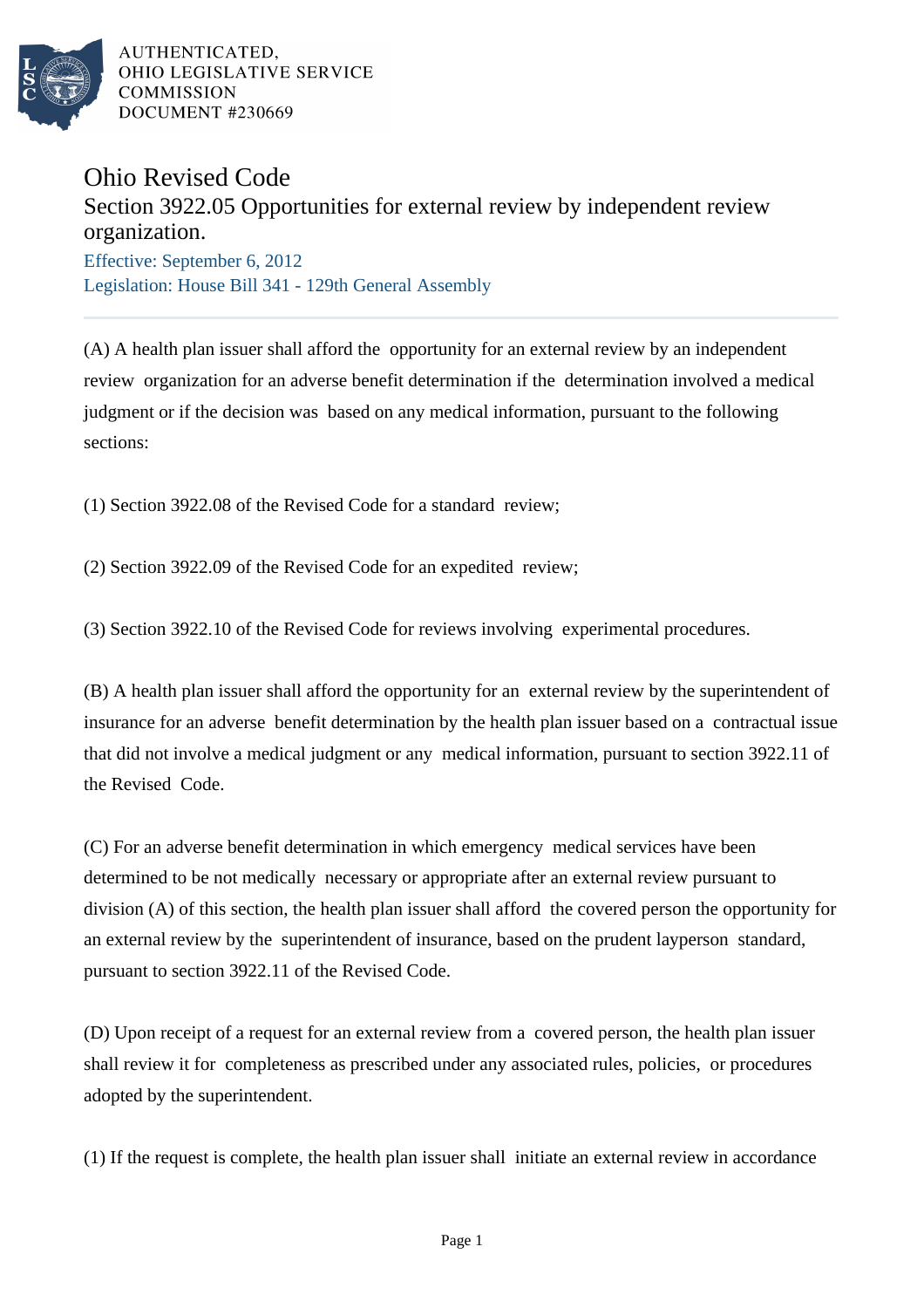

## AUTHENTICATED. OHIO LEGISLATIVE SERVICE **COMMISSION DOCUMENT #230669**

with any associated rules, policies, or procedures adopted by the superintendent of insurance and shall notify the covered person in writing, in a form specified by the superintendent of insurance, that the request is complete. This notification shall include both of the following:

(a) The name and contact information for the assigned independent review organization or the superintendent of insurance, as applicable, for the purpose of submitting additional information;

(b) Except for when an expedited request is made under section 3922.09 or 3922.10 of the Revised Code, a statement that the covered person may, within ten business days after the date of receipt of the notice, submit, in writing, additional information for either the independent review organization or the superintendent of insurance to consider when conducting the external review.

(2) If the request for an external review is not complete, the health plan issuer shall, in accordance with any associated rules, policies, or procedures adopted by the superintendent of insurance, inform the covered person in writing, including what information is needed to make the request complete.

(E)(1) If the health plan issuer denies a request for an external review on the basis that the adverse benefit determination is not eligible for an external review, the health plan issuer shall notify the covered person in writing of both of the following:

(a) The reason for the denial;

(b) That the denial may be appealed to the superintendent.

(2) If the health plan issuer denies a request for external review on the basis that the adverse benefit determination is not eligible for an external review, the covered person may appeal the denial to the superintendent of insurance.

(3) Regardless of a determination made by a health plan issuer, the superintendent of insurance may determine that a request is eligible for external review. The superintendent's determination shall be made in accordance with the terms of the covered person's benefit plan and shall be subject to all applicable provisions of this chapter.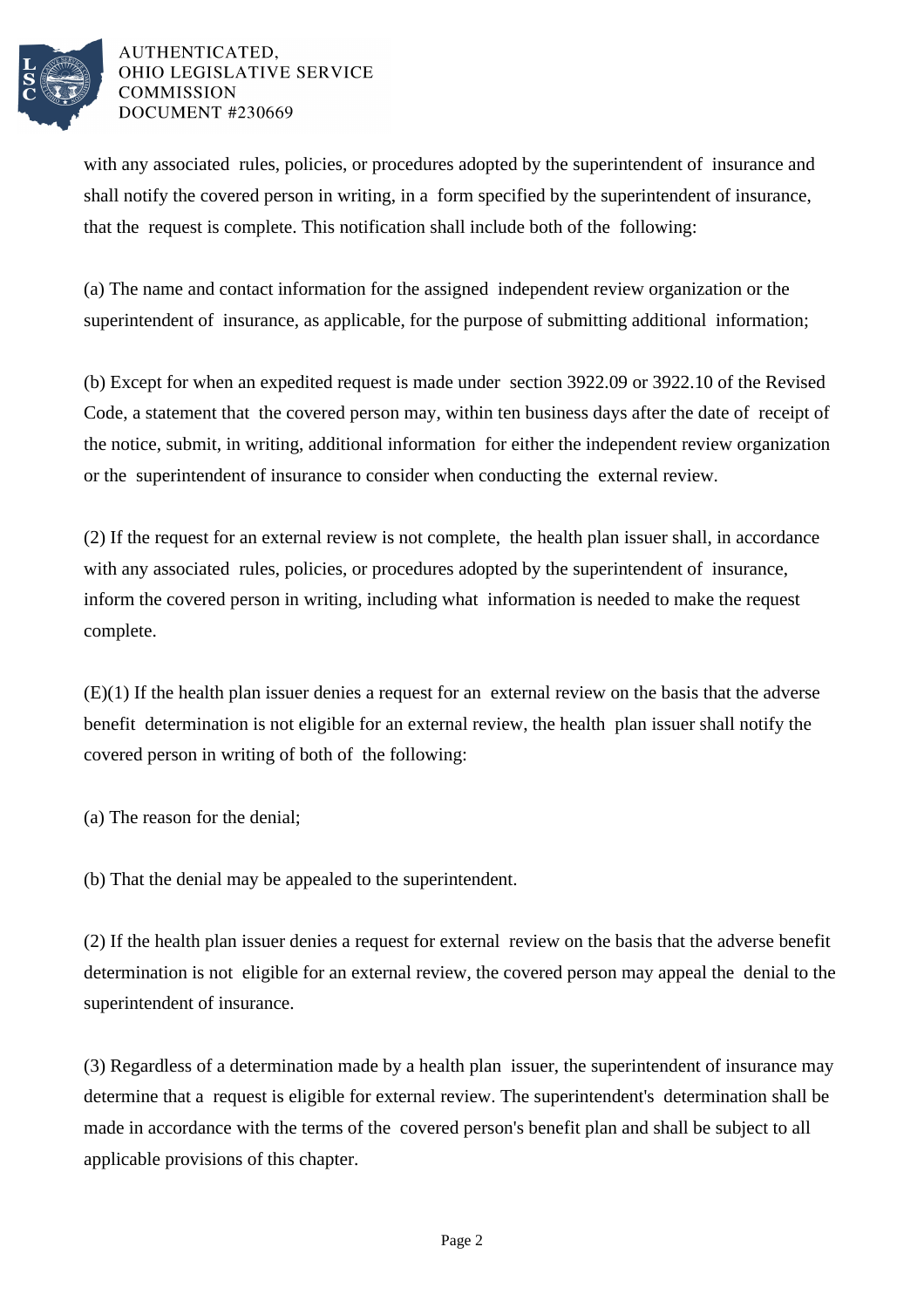

AUTHENTICATED. OHIO LEGISLATIVE SERVICE **COMMISSION DOCUMENT #230669** 

(F)(1) If an external review of an adverse benefit determination is granted, the superintendent, according to any rules, policies, or procedures adopted by the superintendent shall assign an independent review organization from the list of organizations maintained by the superintendent under section 3922.13 of the Revised Code to conduct the external review and shall notify the health plan issuer of the name of the assigned independent review organization.

(2) The assignment of an approved independent review organization shall be done on a random basis from those independent review organizations qualified to conduct the review in question based on the nature of the health care service that is the subject of the adverse benefit determination.

(3) The superintendent of insurance shall not choose an independent review organization with a conflict of interest, as prescribed under section 3922.14 of the Revised Code.

(G) In its review of an adverse benefit determination under section 3922.08, 3922.09, or 3922.10 of the Revised Code, an assigned independent review organization is not bound by any decisions or conclusions reached by the health plan issuer during its utilization review process or internal appeals process. The organization is not required to, but may, accept and consider additional information submitted after the end of the ten-business-day period described in division  $(D)(1)(b)$  of this section.

(H)(1) An independent review organization assigned to review an adverse benefit determination shall provide written notice of its decision to either uphold or reverse the determination within thirty days of receipt by the health plan issuer of a request for a standard review or a standard review involving an experimental or investigational treatment, or within seventy-two hours of receipt by the health plan issuer of an expedited request.

(2) The written notice shall be sent to all of the following:

(a) The covered person;

(b) The health plan issuer;